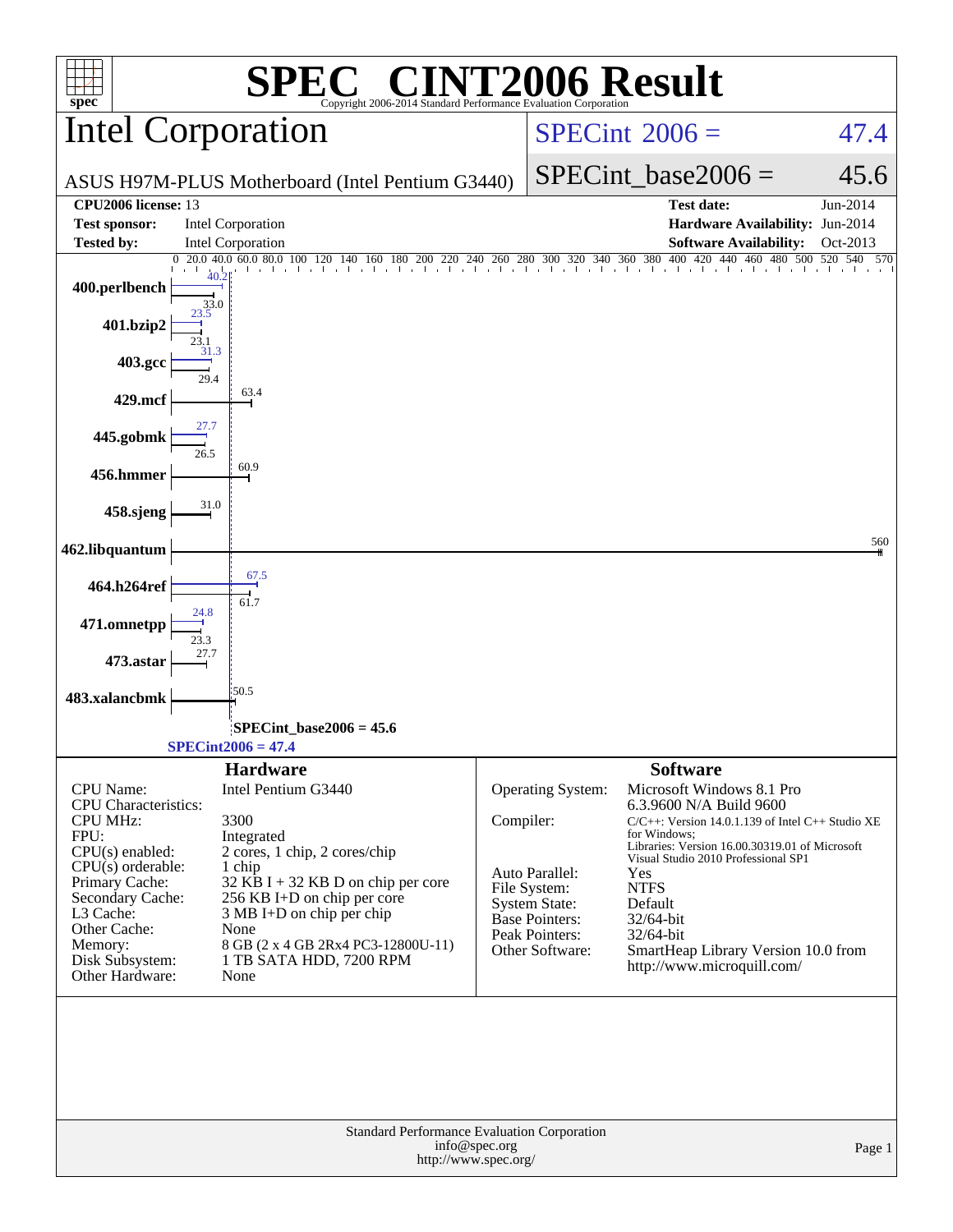

# Intel Corporation

## $SPECint2006 = 47.4$  $SPECint2006 = 47.4$

ASUS H97M-PLUS Motherboard (Intel Pentium G3440)

SPECint base2006 =  $45.6$ 

#### **[CPU2006 license:](http://www.spec.org/auto/cpu2006/Docs/result-fields.html#CPU2006license)** 13 **[Test date:](http://www.spec.org/auto/cpu2006/Docs/result-fields.html#Testdate)** Jun-2014

**[Test sponsor:](http://www.spec.org/auto/cpu2006/Docs/result-fields.html#Testsponsor)** Intel Corporation **[Hardware Availability:](http://www.spec.org/auto/cpu2006/Docs/result-fields.html#HardwareAvailability)** Jun-2014

**[Tested by:](http://www.spec.org/auto/cpu2006/Docs/result-fields.html#Testedby)** Intel Corporation **[Software Availability:](http://www.spec.org/auto/cpu2006/Docs/result-fields.html#SoftwareAvailability)** Oct-2013

#### **[Results Table](http://www.spec.org/auto/cpu2006/Docs/result-fields.html#ResultsTable)**

|                         | <b>Base</b>    |              |                                                   |              |                |       | <b>Peak</b>                                         |              |                |              |                |              |
|-------------------------|----------------|--------------|---------------------------------------------------|--------------|----------------|-------|-----------------------------------------------------|--------------|----------------|--------------|----------------|--------------|
| <b>Benchmark</b>        | <b>Seconds</b> | <b>Ratio</b> | <b>Seconds</b>                                    | <b>Ratio</b> | <b>Seconds</b> | Ratio | <b>Seconds</b>                                      | <b>Ratio</b> | <b>Seconds</b> | <b>Ratio</b> | <b>Seconds</b> | <b>Ratio</b> |
| $ 400.\text{perlbench}$ | 297            | 33.0         | 295                                               | 33.1         | 297            | 32.9  | 243                                                 | 40.2         | 243            | 40.2         | 243            | 40.2         |
| 401.bzip2               | 423            | 22.8         | 418                                               | 23.1         | 412            | 23.4  | 411                                                 | 23.5         | 407            | 23.7         | 422            | 22.9         |
| $403.\text{gcc}$        | 275            | 29.3         | 274                                               | 29.4         | 274            | 29.4  | 257                                                 | 31.3         | 257            | 31.3         | 256            | 31.4         |
| $429$ .mcf              | 144            | 63.4         | 144                                               | 63.4         | 145            | 62.9  | 144                                                 | 63.4         | 144            | 63.4         | 145            | 62.9         |
| $445$ .gobmk            | 396            | 26.5         | 396                                               | 26.5         | 397            | 26.5  | 378                                                 | 27.7         | 378            | 27.7         | 378            | 27.8         |
| 456.hmmer               | 153            | 60.9         | 153                                               | 60.9         | 153            | 61.0  | 153                                                 | 60.9         | 153            | 60.9         | 153            | 61.0         |
| 458 sjeng               | 393            | 30.8         | 391                                               | 31.0         | 390            | 31.0  | 393                                                 | 30.8         | <u>391</u>     | 31.0         | 390            | 31.0         |
| 462.libquantum          | 37.1           | 559          | 37.0                                              | 560          | 36.9           | 562   | 37.1                                                | 559          | 37.0           | 560          | 36.9           | 562          |
| 464.h264ref             | 359            | 61.7         | 359                                               | 61.6         | 358            | 61.8  | 327                                                 | 67.6         | <b>328</b>     | 67.5         | 328            | 67.4         |
| 471.omnetpp             | 268            | 23.3         | 269                                               | 23.3         | 269            | 23.2  | 252                                                 | 24.8         | 251            | 24.9         | 254            | 24.6         |
| $473.$ astar            | 253            | 27.7         | 253                                               | 27.7         | 255            | 27.5  | 253                                                 | 27.7         | 253            | 27.7         | 255            | 27.5         |
| 483.xalancbmk           | 137            | 50.5         | 137                                               | 50.5         | 137            | 50.2  | 137                                                 | 50.5         | 137            | 50.5         | 137            | 50.2         |
|                         |                |              | Decute ennoye in the order in which they were mun |              |                |       | Dold underlined text indicates a madian measurement |              |                |              |                |              |

Results appear in the [order in which they were run.](http://www.spec.org/auto/cpu2006/Docs/result-fields.html#RunOrder) Bold underlined text [indicates a median measurement.](http://www.spec.org/auto/cpu2006/Docs/result-fields.html#Median)

#### **[Compiler Invocation Notes](http://www.spec.org/auto/cpu2006/Docs/result-fields.html#CompilerInvocationNotes)**

 To compile these binaries, the Intel Compiler 14.0 was set up to generate 64-bit binaries with the command: "ipsxe-comp-vars.bat intel64 vs2010" (shortcut provided in the Intel(r) Parallel Studio XE 2013 program folder)

#### **[Platform Notes](http://www.spec.org/auto/cpu2006/Docs/result-fields.html#PlatformNotes)**

 Sysinfo program C:\SPEC14.0/Docs/sysinfo \$Rev: 6775 \$ \$Date:: 2011-08-16 #\$ \8787f7622badcf24e01c368b1db4377c running on Clt10C37B4C835C Fri Jun 27 16:51:43 2014 This section contains SUT (System Under Test) info as seen by some common utilities. To remove or add to this section, see: <http://www.spec.org/cpu2006/Docs/config.html#sysinfo>

 Trying 'systeminfo' : Microsoft Windows 8.1 Pro OS Version : 6.3.9600 N/A Build 9600 System Manufacturer: ASUS System Model : All Series Processor(s) : 1 Processor(s) Installed. [01]: Intel64 Family 6 Model 60 Stepping 3 GenuineIntel ~3300 Mhz BIOS Version : American Megatrends Inc. 2001, 6/13/2014 Total Physical Memory: 8,007 MB

 Trying 'wmic cpu get /value' DeviceID : CPU0

Continued on next page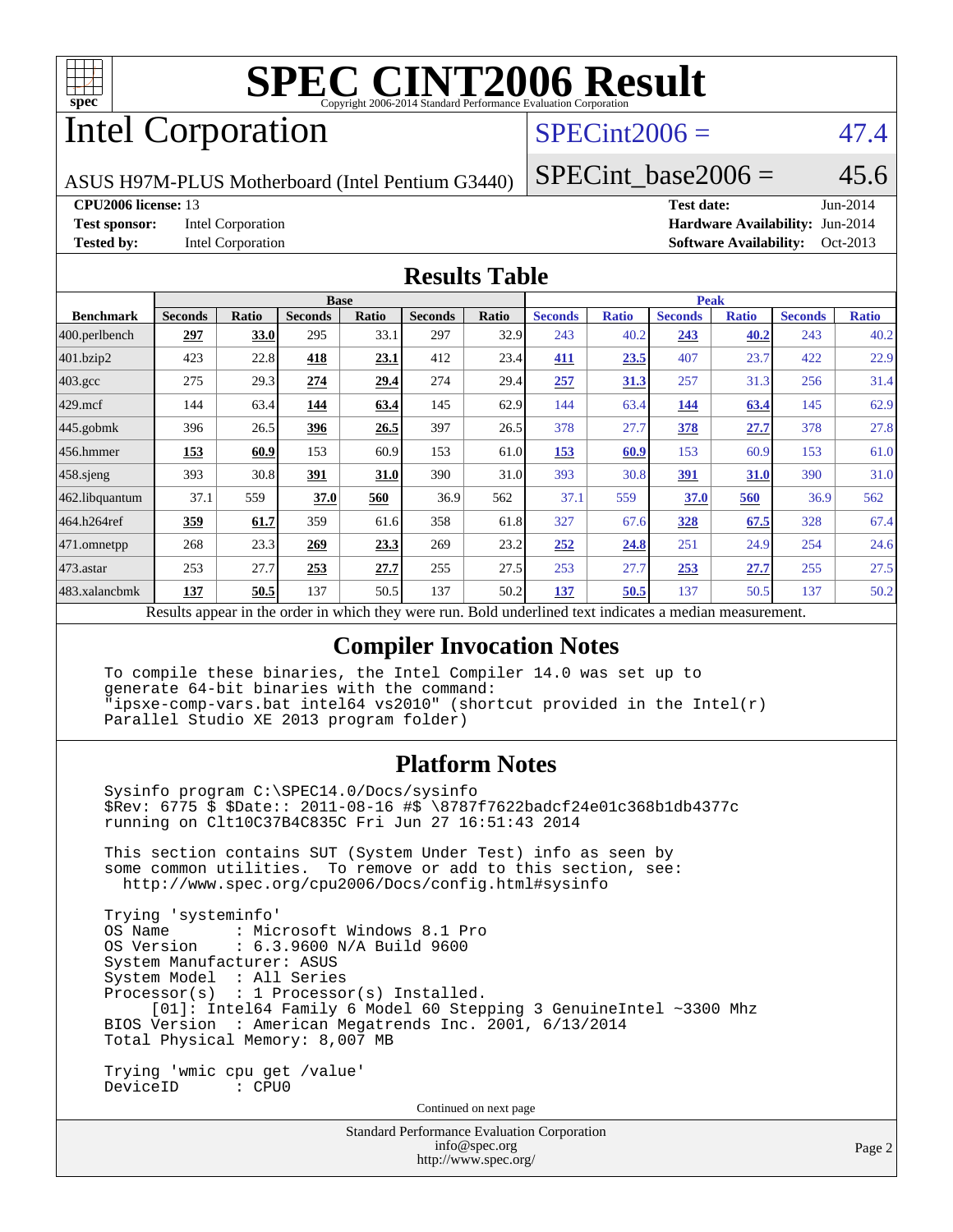

# Intel Corporation

 $SPECint2006 = 47.4$  $SPECint2006 = 47.4$ 

ASUS H97M-PLUS Motherboard (Intel Pentium G3440)

**[Test sponsor:](http://www.spec.org/auto/cpu2006/Docs/result-fields.html#Testsponsor)** Intel Corporation **[Hardware Availability:](http://www.spec.org/auto/cpu2006/Docs/result-fields.html#HardwareAvailability)** Jun-2014

SPECint base2006 =  $45.6$ 

**[CPU2006 license:](http://www.spec.org/auto/cpu2006/Docs/result-fields.html#CPU2006license)** 13 **[Test date:](http://www.spec.org/auto/cpu2006/Docs/result-fields.html#Testdate)** Jun-2014 **[Tested by:](http://www.spec.org/auto/cpu2006/Docs/result-fields.html#Testedby)** Intel Corporation **[Software Availability:](http://www.spec.org/auto/cpu2006/Docs/result-fields.html#SoftwareAvailability)** Oct-2013

#### **[Platform Notes \(Continued\)](http://www.spec.org/auto/cpu2006/Docs/result-fields.html#PlatformNotes)**

L2CacheSize : 512<br>L3CacheSize : 3072 L3CacheSize MaxClockSpeed : 3300 Name : Intel(R) Pentium(R) CPU G3440 @ 3.30GHz NumberOfCores : 2 NumberOfLogicalProcessors: 2

(End of data from sysinfo program)

#### **[Component Notes](http://www.spec.org/auto/cpu2006/Docs/result-fields.html#ComponentNotes)**

 Tested systems can be used with Shin-G ATX case, PC Power and Cooling 1200W power supply

#### **[General Notes](http://www.spec.org/auto/cpu2006/Docs/result-fields.html#GeneralNotes)**

 OMP\_NUM\_THREADS set to number of processors cores KMP\_AFFINITY set to granularity=fine,scatter Binaries compiled on a system with 1x Intel Core i7-860 CPU + 8GB memory using Windows 7 Enterprise 64-bit

### **[Base Compiler Invocation](http://www.spec.org/auto/cpu2006/Docs/result-fields.html#BaseCompilerInvocation)**

[C benchmarks](http://www.spec.org/auto/cpu2006/Docs/result-fields.html#Cbenchmarks): [icl -Qvc10](http://www.spec.org/cpu2006/results/res2014q3/cpu2006-20140725-30598.flags.html#user_CCbase_intel_icc_vc10_9607f3ecbcdf68042245f068e51b40c1) [-Qstd=c99](http://www.spec.org/cpu2006/results/res2014q3/cpu2006-20140725-30598.flags.html#user_CCbase_intel_compiler_c99_mode_1a3d110e3041b3ad4466830521bdad2a)

[C++ benchmarks:](http://www.spec.org/auto/cpu2006/Docs/result-fields.html#CXXbenchmarks) [icl -Qvc10](http://www.spec.org/cpu2006/results/res2014q3/cpu2006-20140725-30598.flags.html#user_CXXbase_intel_icc_vc10_9607f3ecbcdf68042245f068e51b40c1)

#### **[Base Portability Flags](http://www.spec.org/auto/cpu2006/Docs/result-fields.html#BasePortabilityFlags)**

 400.perlbench: [-DSPEC\\_CPU\\_P64](http://www.spec.org/cpu2006/results/res2014q3/cpu2006-20140725-30598.flags.html#b400.perlbench_basePORTABILITY_DSPEC_CPU_P64) [-DSPEC\\_CPU\\_WIN64\\_X64](http://www.spec.org/cpu2006/results/res2014q3/cpu2006-20140725-30598.flags.html#b400.perlbench_baseCPORTABILITY_DSPEC_CPU_WIN64_X64) [-DSPEC\\_CPU\\_NO\\_NEED\\_VA\\_COPY](http://www.spec.org/cpu2006/results/res2014q3/cpu2006-20140725-30598.flags.html#b400.perlbench_baseCPORTABILITY_DSPEC_CPU_NO_NEED_VA_COPY) 401.bzip2: [-DSPEC\\_CPU\\_P64](http://www.spec.org/cpu2006/results/res2014q3/cpu2006-20140725-30598.flags.html#suite_basePORTABILITY401_bzip2_DSPEC_CPU_P64) 403.gcc: [-DSPEC\\_CPU\\_P64](http://www.spec.org/cpu2006/results/res2014q3/cpu2006-20140725-30598.flags.html#suite_basePORTABILITY403_gcc_DSPEC_CPU_P64) [-DSPEC\\_CPU\\_WIN64](http://www.spec.org/cpu2006/results/res2014q3/cpu2006-20140725-30598.flags.html#b403.gcc_baseCPORTABILITY_DSPEC_CPU_WIN64) 429.mcf: [-DSPEC\\_CPU\\_P64](http://www.spec.org/cpu2006/results/res2014q3/cpu2006-20140725-30598.flags.html#suite_basePORTABILITY429_mcf_DSPEC_CPU_P64) 445.gobmk: [-DSPEC\\_CPU\\_P64](http://www.spec.org/cpu2006/results/res2014q3/cpu2006-20140725-30598.flags.html#suite_basePORTABILITY445_gobmk_DSPEC_CPU_P64) 456.hmmer: [-DSPEC\\_CPU\\_P64](http://www.spec.org/cpu2006/results/res2014q3/cpu2006-20140725-30598.flags.html#suite_basePORTABILITY456_hmmer_DSPEC_CPU_P64) 458.sjeng: [-DSPEC\\_CPU\\_P64](http://www.spec.org/cpu2006/results/res2014q3/cpu2006-20140725-30598.flags.html#suite_basePORTABILITY458_sjeng_DSPEC_CPU_P64) 462.libquantum: [-DSPEC\\_CPU\\_P64](http://www.spec.org/cpu2006/results/res2014q3/cpu2006-20140725-30598.flags.html#suite_basePORTABILITY462_libquantum_DSPEC_CPU_P64) 464.h264ref: [-DSPEC\\_CPU\\_P64](http://www.spec.org/cpu2006/results/res2014q3/cpu2006-20140725-30598.flags.html#suite_basePORTABILITY464_h264ref_DSPEC_CPU_P64) [-DWIN32](http://www.spec.org/cpu2006/results/res2014q3/cpu2006-20140725-30598.flags.html#b464.h264ref_baseCPORTABILITY_DWIN32) [-DSPEC\\_CPU\\_NO\\_INTTYPES](http://www.spec.org/cpu2006/results/res2014q3/cpu2006-20140725-30598.flags.html#b464.h264ref_baseCPORTABILITY_DSPEC_CPU_NO_INTTYPES) 471.omnetpp: [-DSPEC\\_CPU\\_P64](http://www.spec.org/cpu2006/results/res2014q3/cpu2006-20140725-30598.flags.html#suite_basePORTABILITY471_omnetpp_DSPEC_CPU_P64) [-DSPEC\\_CPU\\_WIN64](http://www.spec.org/cpu2006/results/res2014q3/cpu2006-20140725-30598.flags.html#b471.omnetpp_baseCXXPORTABILITY_DSPEC_CPU_WIN64) 473.astar: [-DSPEC\\_CPU\\_P64](http://www.spec.org/cpu2006/results/res2014q3/cpu2006-20140725-30598.flags.html#suite_basePORTABILITY473_astar_DSPEC_CPU_P64) 483.xalancbmk: [-DSPEC\\_CPU\\_P64](http://www.spec.org/cpu2006/results/res2014q3/cpu2006-20140725-30598.flags.html#suite_basePORTABILITY483_xalancbmk_DSPEC_CPU_P64) [-Qoption,cpp,--no\\_wchar\\_t\\_keyword](http://www.spec.org/cpu2006/results/res2014q3/cpu2006-20140725-30598.flags.html#user_baseCXXPORTABILITY483_xalancbmk_f-no_wchar_t_keyword_ec0ad4495a16b4e858bfcb29d949d25d)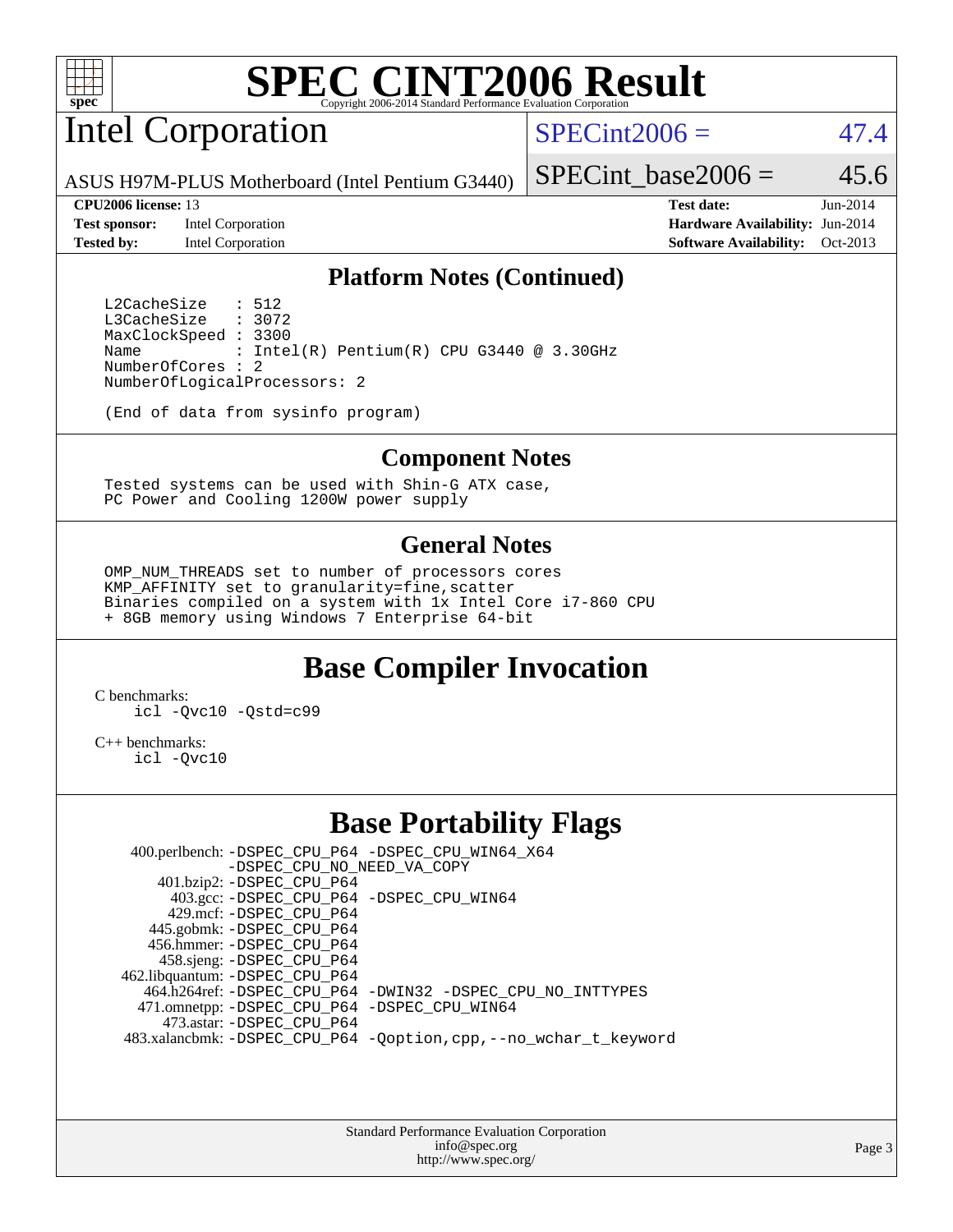

# Intel Corporation

 $SPECint2006 = 47.4$  $SPECint2006 = 47.4$ 

ASUS H97M-PLUS Motherboard (Intel Pentium G3440)

**[Test sponsor:](http://www.spec.org/auto/cpu2006/Docs/result-fields.html#Testsponsor)** Intel Corporation **[Hardware Availability:](http://www.spec.org/auto/cpu2006/Docs/result-fields.html#HardwareAvailability)** Jun-2014 **[Tested by:](http://www.spec.org/auto/cpu2006/Docs/result-fields.html#Testedby)** Intel Corporation **[Software Availability:](http://www.spec.org/auto/cpu2006/Docs/result-fields.html#SoftwareAvailability)** Oct-2013

SPECint base2006 =  $45.6$ 

**[CPU2006 license:](http://www.spec.org/auto/cpu2006/Docs/result-fields.html#CPU2006license)** 13 **[Test date:](http://www.spec.org/auto/cpu2006/Docs/result-fields.html#Testdate)** Jun-2014

## **[Base Optimization Flags](http://www.spec.org/auto/cpu2006/Docs/result-fields.html#BaseOptimizationFlags)**

[C benchmarks](http://www.spec.org/auto/cpu2006/Docs/result-fields.html#Cbenchmarks):

[-QxSSE4.2](http://www.spec.org/cpu2006/results/res2014q3/cpu2006-20140725-30598.flags.html#user_CCbase_f-QxSSE42_372695bbe211719895df0310b324a1ca) [-Qipo](http://www.spec.org/cpu2006/results/res2014q3/cpu2006-20140725-30598.flags.html#user_CCbase_f-Qipo) [-O3](http://www.spec.org/cpu2006/results/res2014q3/cpu2006-20140725-30598.flags.html#user_CCbase_f-O3) [-Qprec-div-](http://www.spec.org/cpu2006/results/res2014q3/cpu2006-20140725-30598.flags.html#user_CCbase_f-Qprec-div-) [-Qopt-prefetch](http://www.spec.org/cpu2006/results/res2014q3/cpu2006-20140725-30598.flags.html#user_CCbase_f-Qprefetch_37c211608666b9dff9380561f602f0a8) [-Qparallel](http://www.spec.org/cpu2006/results/res2014q3/cpu2006-20140725-30598.flags.html#user_CCbase_f-Qparallel) [-Qauto-ilp32](http://www.spec.org/cpu2006/results/res2014q3/cpu2006-20140725-30598.flags.html#user_CCbase_f-Qauto-ilp32) [/F512000000](http://www.spec.org/cpu2006/results/res2014q3/cpu2006-20140725-30598.flags.html#user_CCbase_set_stack_space_98438a10eb60aa5f35f4c79d9b9b27b1)

[C++ benchmarks:](http://www.spec.org/auto/cpu2006/Docs/result-fields.html#CXXbenchmarks)

[-QxSSE4.2](http://www.spec.org/cpu2006/results/res2014q3/cpu2006-20140725-30598.flags.html#user_CXXbase_f-QxSSE42_372695bbe211719895df0310b324a1ca) [-Qipo](http://www.spec.org/cpu2006/results/res2014q3/cpu2006-20140725-30598.flags.html#user_CXXbase_f-Qipo) [-O3](http://www.spec.org/cpu2006/results/res2014q3/cpu2006-20140725-30598.flags.html#user_CXXbase_f-O3) [-Qprec-div-](http://www.spec.org/cpu2006/results/res2014q3/cpu2006-20140725-30598.flags.html#user_CXXbase_f-Qprec-div-) [-Qopt-prefetch](http://www.spec.org/cpu2006/results/res2014q3/cpu2006-20140725-30598.flags.html#user_CXXbase_f-Qprefetch_37c211608666b9dff9380561f602f0a8) [-Qcxx-features](http://www.spec.org/cpu2006/results/res2014q3/cpu2006-20140725-30598.flags.html#user_CXXbase_f-Qcxx_features_dbf36c8a6dba956e22f1645e4dcd4d98)  $-Qauto-ilp32$  [/F512000000](http://www.spec.org/cpu2006/results/res2014q3/cpu2006-20140725-30598.flags.html#user_CXXbase_set_stack_space_98438a10eb60aa5f35f4c79d9b9b27b1) [shlW64M.lib](http://www.spec.org/cpu2006/results/res2014q3/cpu2006-20140725-30598.flags.html#user_CXXbase_SmartHeap64_c4f7f76711bdf8c0633a5c1edf6e5396)

#### **[Base Other Flags](http://www.spec.org/auto/cpu2006/Docs/result-fields.html#BaseOtherFlags)**

[C benchmarks](http://www.spec.org/auto/cpu2006/Docs/result-fields.html#Cbenchmarks):

403.gcc: [-Dalloca=\\_alloca](http://www.spec.org/cpu2006/results/res2014q3/cpu2006-20140725-30598.flags.html#b403.gcc_baseEXTRA_CFLAGS_Dalloca_be3056838c12de2578596ca5467af7f3)

#### **[Peak Compiler Invocation](http://www.spec.org/auto/cpu2006/Docs/result-fields.html#PeakCompilerInvocation)**

[C benchmarks](http://www.spec.org/auto/cpu2006/Docs/result-fields.html#Cbenchmarks): [icl -Qvc10](http://www.spec.org/cpu2006/results/res2014q3/cpu2006-20140725-30598.flags.html#user_CCpeak_intel_icc_vc10_9607f3ecbcdf68042245f068e51b40c1) [-Qstd=c99](http://www.spec.org/cpu2006/results/res2014q3/cpu2006-20140725-30598.flags.html#user_CCpeak_intel_compiler_c99_mode_1a3d110e3041b3ad4466830521bdad2a)

[C++ benchmarks:](http://www.spec.org/auto/cpu2006/Docs/result-fields.html#CXXbenchmarks) [icl -Qvc10](http://www.spec.org/cpu2006/results/res2014q3/cpu2006-20140725-30598.flags.html#user_CXXpeak_intel_icc_vc10_9607f3ecbcdf68042245f068e51b40c1)

### **[Peak Portability Flags](http://www.spec.org/auto/cpu2006/Docs/result-fields.html#PeakPortabilityFlags)**

Same as Base Portability Flags

## **[Peak Optimization Flags](http://www.spec.org/auto/cpu2006/Docs/result-fields.html#PeakOptimizationFlags)**

[C benchmarks](http://www.spec.org/auto/cpu2006/Docs/result-fields.html#Cbenchmarks):

 400.perlbench: [-QxSSE4.2](http://www.spec.org/cpu2006/results/res2014q3/cpu2006-20140725-30598.flags.html#user_peakPASS2_CFLAGSPASS2_LDFLAGS400_perlbench_f-QxSSE42_372695bbe211719895df0310b324a1ca)(pass 2) [-Qprof\\_gen](http://www.spec.org/cpu2006/results/res2014q3/cpu2006-20140725-30598.flags.html#user_peakPASS1_CFLAGSPASS1_LDFLAGS400_perlbench_Qprof_gen)(pass 1) [-Qprof\\_use](http://www.spec.org/cpu2006/results/res2014q3/cpu2006-20140725-30598.flags.html#user_peakPASS2_CFLAGSPASS2_LDFLAGS400_perlbench_Qprof_use)(pass 2) [-Qipo](http://www.spec.org/cpu2006/results/res2014q3/cpu2006-20140725-30598.flags.html#user_peakOPTIMIZE400_perlbench_f-Qipo) [-O3](http://www.spec.org/cpu2006/results/res2014q3/cpu2006-20140725-30598.flags.html#user_peakOPTIMIZE400_perlbench_f-O3) [-Qprec-div-](http://www.spec.org/cpu2006/results/res2014q3/cpu2006-20140725-30598.flags.html#user_peakOPTIMIZE400_perlbench_f-Qprec-div-) [-Qansi-alias](http://www.spec.org/cpu2006/results/res2014q3/cpu2006-20140725-30598.flags.html#user_peakOPTIMIZE400_perlbench_f-Qansi-alias) [-Qopt-prefetch](http://www.spec.org/cpu2006/results/res2014q3/cpu2006-20140725-30598.flags.html#user_peakOPTIMIZE400_perlbench_f-Qprefetch_37c211608666b9dff9380561f602f0a8) [-Qauto-ilp32](http://www.spec.org/cpu2006/results/res2014q3/cpu2006-20140725-30598.flags.html#user_peakCOPTIMIZE400_perlbench_f-Qauto-ilp32) [/F512000000](http://www.spec.org/cpu2006/results/res2014q3/cpu2006-20140725-30598.flags.html#user_peakEXTRA_LDFLAGS400_perlbench_set_stack_space_98438a10eb60aa5f35f4c79d9b9b27b1) [shlW64M.lib](http://www.spec.org/cpu2006/results/res2014q3/cpu2006-20140725-30598.flags.html#user_peakEXTRA_LIBS400_perlbench_SmartHeap64_c4f7f76711bdf8c0633a5c1edf6e5396)  [-link /FORCE:MULTIPLE](http://www.spec.org/cpu2006/results/res2014q3/cpu2006-20140725-30598.flags.html#user_peakLDOUT400_perlbench_link_force_multiple2_070fe330869edf77077b841074b8b0b6)

 401.bzip2: [-QxSSE4.2](http://www.spec.org/cpu2006/results/res2014q3/cpu2006-20140725-30598.flags.html#user_peakPASS2_CFLAGSPASS2_LDFLAGS401_bzip2_f-QxSSE42_372695bbe211719895df0310b324a1ca)(pass 2) [-Qprof\\_gen](http://www.spec.org/cpu2006/results/res2014q3/cpu2006-20140725-30598.flags.html#user_peakPASS1_CFLAGSPASS1_LDFLAGS401_bzip2_Qprof_gen)(pass 1) [-Qprof\\_use](http://www.spec.org/cpu2006/results/res2014q3/cpu2006-20140725-30598.flags.html#user_peakPASS2_CFLAGSPASS2_LDFLAGS401_bzip2_Qprof_use)(pass 2) [-Qipo](http://www.spec.org/cpu2006/results/res2014q3/cpu2006-20140725-30598.flags.html#user_peakOPTIMIZE401_bzip2_f-Qipo) [-O3](http://www.spec.org/cpu2006/results/res2014q3/cpu2006-20140725-30598.flags.html#user_peakOPTIMIZE401_bzip2_f-O3) [-Qprec-div-](http://www.spec.org/cpu2006/results/res2014q3/cpu2006-20140725-30598.flags.html#user_peakOPTIMIZE401_bzip2_f-Qprec-div-) [-Qopt-prefetch](http://www.spec.org/cpu2006/results/res2014q3/cpu2006-20140725-30598.flags.html#user_peakOPTIMIZE401_bzip2_f-Qprefetch_37c211608666b9dff9380561f602f0a8) [-Qansi-alias](http://www.spec.org/cpu2006/results/res2014q3/cpu2006-20140725-30598.flags.html#user_peakOPTIMIZE401_bzip2_f-Qansi-alias) [-Qauto-ilp32](http://www.spec.org/cpu2006/results/res2014q3/cpu2006-20140725-30598.flags.html#user_peakCOPTIMIZE401_bzip2_f-Qauto-ilp32) [/F512000000](http://www.spec.org/cpu2006/results/res2014q3/cpu2006-20140725-30598.flags.html#user_peakEXTRA_LDFLAGS401_bzip2_set_stack_space_98438a10eb60aa5f35f4c79d9b9b27b1)

 403.gcc: [-QxSSE4.2](http://www.spec.org/cpu2006/results/res2014q3/cpu2006-20140725-30598.flags.html#user_peakPASS2_CFLAGSPASS2_LDFLAGS403_gcc_f-QxSSE42_372695bbe211719895df0310b324a1ca)(pass 2) [-Qprof\\_gen](http://www.spec.org/cpu2006/results/res2014q3/cpu2006-20140725-30598.flags.html#user_peakPASS1_CFLAGSPASS1_LDFLAGS403_gcc_Qprof_gen)(pass 1) [-Qprof\\_use](http://www.spec.org/cpu2006/results/res2014q3/cpu2006-20140725-30598.flags.html#user_peakPASS2_CFLAGSPASS2_LDFLAGS403_gcc_Qprof_use)(pass 2) [-Qipo](http://www.spec.org/cpu2006/results/res2014q3/cpu2006-20140725-30598.flags.html#user_peakOPTIMIZE403_gcc_f-Qipo) [-O3](http://www.spec.org/cpu2006/results/res2014q3/cpu2006-20140725-30598.flags.html#user_peakOPTIMIZE403_gcc_f-O3) [-Qprec-div-](http://www.spec.org/cpu2006/results/res2014q3/cpu2006-20140725-30598.flags.html#user_peakOPTIMIZE403_gcc_f-Qprec-div-) [-Qauto-ilp32](http://www.spec.org/cpu2006/results/res2014q3/cpu2006-20140725-30598.flags.html#user_peakCOPTIMIZE403_gcc_f-Qauto-ilp32) [/F512000000](http://www.spec.org/cpu2006/results/res2014q3/cpu2006-20140725-30598.flags.html#user_peakEXTRA_LDFLAGS403_gcc_set_stack_space_98438a10eb60aa5f35f4c79d9b9b27b1)

Continued on next page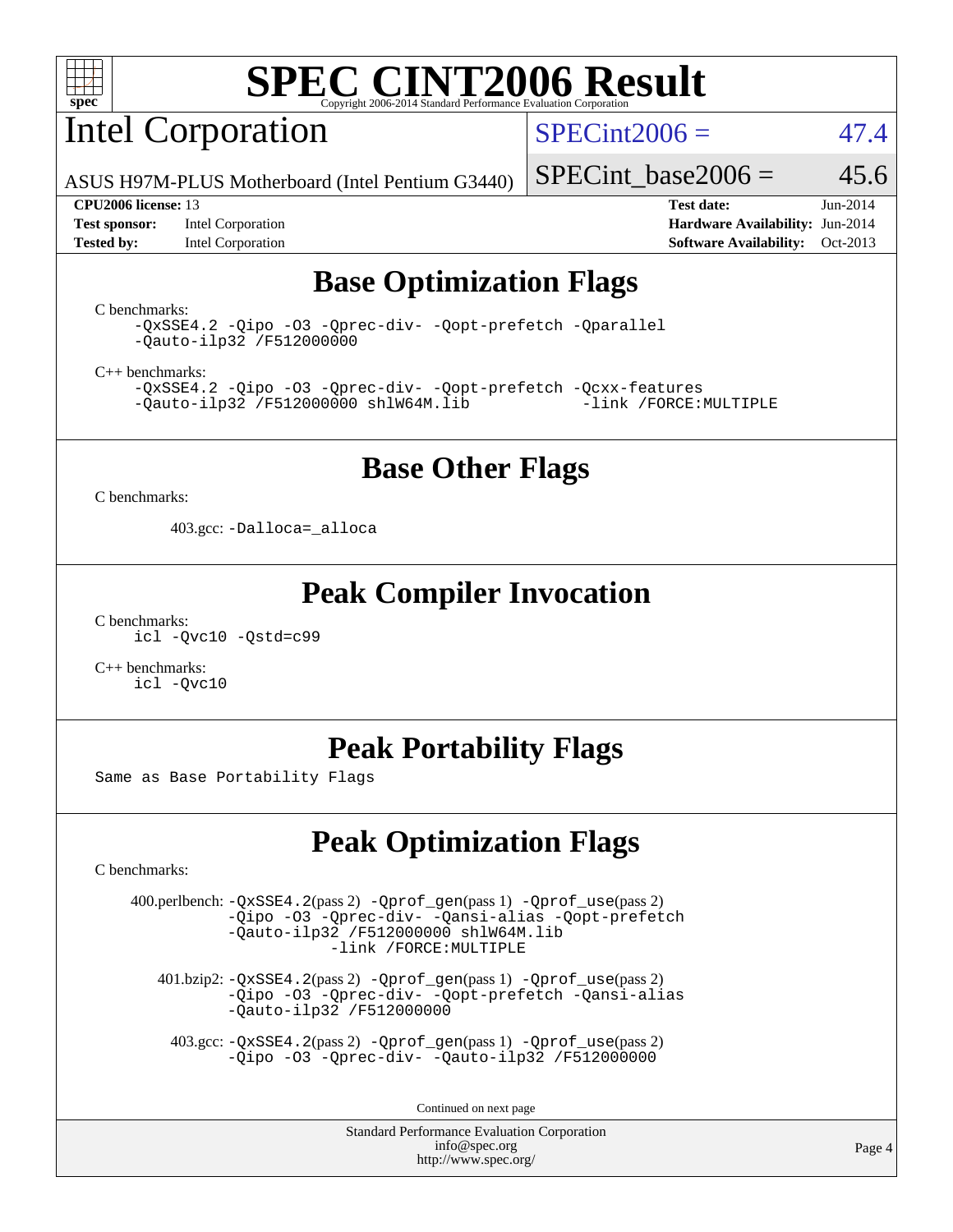

Intel Corporation

 $SPECint2006 = 47.4$  $SPECint2006 = 47.4$ 

ASUS H97M-PLUS Motherboard (Intel Pentium G3440)

#### SPECint base2006 =  $45.6$

**[Test sponsor:](http://www.spec.org/auto/cpu2006/Docs/result-fields.html#Testsponsor)** Intel Corporation **[Hardware Availability:](http://www.spec.org/auto/cpu2006/Docs/result-fields.html#HardwareAvailability)** Jun-2014

**[CPU2006 license:](http://www.spec.org/auto/cpu2006/Docs/result-fields.html#CPU2006license)** 13 **[Test date:](http://www.spec.org/auto/cpu2006/Docs/result-fields.html#Testdate)** Jun-2014 **[Tested by:](http://www.spec.org/auto/cpu2006/Docs/result-fields.html#Testedby)** Intel Corporation **[Software Availability:](http://www.spec.org/auto/cpu2006/Docs/result-fields.html#SoftwareAvailability)** Oct-2013

# **[Peak Optimization Flags \(Continued\)](http://www.spec.org/auto/cpu2006/Docs/result-fields.html#PeakOptimizationFlags)**

 $429$ .mcf: basepeak = yes 445.gobmk: [-QxSSE4.2](http://www.spec.org/cpu2006/results/res2014q3/cpu2006-20140725-30598.flags.html#user_peakPASS2_CFLAGSPASS2_LDFLAGS445_gobmk_f-QxSSE42_372695bbe211719895df0310b324a1ca)(pass 2) [-Qprof\\_gen](http://www.spec.org/cpu2006/results/res2014q3/cpu2006-20140725-30598.flags.html#user_peakPASS1_CFLAGSPASS1_LDFLAGS445_gobmk_Qprof_gen)(pass 1) [-Qprof\\_use](http://www.spec.org/cpu2006/results/res2014q3/cpu2006-20140725-30598.flags.html#user_peakPASS2_CFLAGSPASS2_LDFLAGS445_gobmk_Qprof_use)(pass 2) [-Qipo](http://www.spec.org/cpu2006/results/res2014q3/cpu2006-20140725-30598.flags.html#user_peakOPTIMIZE445_gobmk_f-Qipo) [-O2](http://www.spec.org/cpu2006/results/res2014q3/cpu2006-20140725-30598.flags.html#user_peakOPTIMIZE445_gobmk_f-O2) [-Qprec-div-](http://www.spec.org/cpu2006/results/res2014q3/cpu2006-20140725-30598.flags.html#user_peakOPTIMIZE445_gobmk_f-Qprec-div-) [-Qansi-alias](http://www.spec.org/cpu2006/results/res2014q3/cpu2006-20140725-30598.flags.html#user_peakOPTIMIZE445_gobmk_f-Qansi-alias) [-Qauto-ilp32](http://www.spec.org/cpu2006/results/res2014q3/cpu2006-20140725-30598.flags.html#user_peakCOPTIMIZE445_gobmk_f-Qauto-ilp32) [/F512000000](http://www.spec.org/cpu2006/results/res2014q3/cpu2006-20140725-30598.flags.html#user_peakEXTRA_LDFLAGS445_gobmk_set_stack_space_98438a10eb60aa5f35f4c79d9b9b27b1) 456.hmmer: basepeak = yes 458.sjeng: basepeak = yes  $462$ .libquantum: basepeak = yes 464.h264ref: [-QxSSE4.2](http://www.spec.org/cpu2006/results/res2014q3/cpu2006-20140725-30598.flags.html#user_peakPASS2_CFLAGSPASS2_LDFLAGS464_h264ref_f-QxSSE42_372695bbe211719895df0310b324a1ca)(pass 2) [-Qprof\\_gen](http://www.spec.org/cpu2006/results/res2014q3/cpu2006-20140725-30598.flags.html#user_peakPASS1_CFLAGSPASS1_LDFLAGS464_h264ref_Qprof_gen)(pass 1) [-Qprof\\_use](http://www.spec.org/cpu2006/results/res2014q3/cpu2006-20140725-30598.flags.html#user_peakPASS2_CFLAGSPASS2_LDFLAGS464_h264ref_Qprof_use)(pass 2) [-Qipo](http://www.spec.org/cpu2006/results/res2014q3/cpu2006-20140725-30598.flags.html#user_peakOPTIMIZE464_h264ref_f-Qipo) [-O3](http://www.spec.org/cpu2006/results/res2014q3/cpu2006-20140725-30598.flags.html#user_peakOPTIMIZE464_h264ref_f-O3) [-Qprec-div-](http://www.spec.org/cpu2006/results/res2014q3/cpu2006-20140725-30598.flags.html#user_peakOPTIMIZE464_h264ref_f-Qprec-div-) [-Qunroll2](http://www.spec.org/cpu2006/results/res2014q3/cpu2006-20140725-30598.flags.html#user_peakOPTIMIZE464_h264ref_f-Qunroll_1d9456aa650e77fc2a0cf43cef3fa08c) [-Qansi-alias](http://www.spec.org/cpu2006/results/res2014q3/cpu2006-20140725-30598.flags.html#user_peakOPTIMIZE464_h264ref_f-Qansi-alias) [-Qauto-ilp32](http://www.spec.org/cpu2006/results/res2014q3/cpu2006-20140725-30598.flags.html#user_peakCOPTIMIZE464_h264ref_f-Qauto-ilp32) [/F512000000](http://www.spec.org/cpu2006/results/res2014q3/cpu2006-20140725-30598.flags.html#user_peakEXTRA_LDFLAGS464_h264ref_set_stack_space_98438a10eb60aa5f35f4c79d9b9b27b1) [C++ benchmarks:](http://www.spec.org/auto/cpu2006/Docs/result-fields.html#CXXbenchmarks) 471.omnetpp: [-QxSSE4.2](http://www.spec.org/cpu2006/results/res2014q3/cpu2006-20140725-30598.flags.html#user_peakPASS2_CXXFLAGSPASS2_LDFLAGS471_omnetpp_f-QxSSE42_372695bbe211719895df0310b324a1ca)(pass 2) [-Qprof\\_gen](http://www.spec.org/cpu2006/results/res2014q3/cpu2006-20140725-30598.flags.html#user_peakPASS1_CXXFLAGSPASS1_LDFLAGS471_omnetpp_Qprof_gen)(pass 1) [-Qprof\\_use](http://www.spec.org/cpu2006/results/res2014q3/cpu2006-20140725-30598.flags.html#user_peakPASS2_CXXFLAGSPASS2_LDFLAGS471_omnetpp_Qprof_use)(pass 2) [-Qipo](http://www.spec.org/cpu2006/results/res2014q3/cpu2006-20140725-30598.flags.html#user_peakOPTIMIZE471_omnetpp_f-Qipo) [-O3](http://www.spec.org/cpu2006/results/res2014q3/cpu2006-20140725-30598.flags.html#user_peakOPTIMIZE471_omnetpp_f-O3) [-Qprec-div-](http://www.spec.org/cpu2006/results/res2014q3/cpu2006-20140725-30598.flags.html#user_peakOPTIMIZE471_omnetpp_f-Qprec-div-) [-Qansi-alias](http://www.spec.org/cpu2006/results/res2014q3/cpu2006-20140725-30598.flags.html#user_peakOPTIMIZE471_omnetpp_f-Qansi-alias) [-Qopt-ra-region-strategy=block](http://www.spec.org/cpu2006/results/res2014q3/cpu2006-20140725-30598.flags.html#user_peakOPTIMIZE471_omnetpp_f-Qopt-ra-region-strategy_d2240e80a5d9053a1fd400255dbf4159) [-Qauto-ilp32](http://www.spec.org/cpu2006/results/res2014q3/cpu2006-20140725-30598.flags.html#user_peakCXXOPTIMIZE471_omnetpp_f-Qauto-ilp32) [/F512000000](http://www.spec.org/cpu2006/results/res2014q3/cpu2006-20140725-30598.flags.html#user_peakEXTRA_LDFLAGS471_omnetpp_set_stack_space_98438a10eb60aa5f35f4c79d9b9b27b1) -link /FORCE: MULTIPLE 473.astar: basepeak = yes 483.xalancbmk: basepeak = yes

# **[Peak Other Flags](http://www.spec.org/auto/cpu2006/Docs/result-fields.html#PeakOtherFlags)**

[C benchmarks](http://www.spec.org/auto/cpu2006/Docs/result-fields.html#Cbenchmarks):

403.gcc: [-Dalloca=\\_alloca](http://www.spec.org/cpu2006/results/res2014q3/cpu2006-20140725-30598.flags.html#b403.gcc_peakEXTRA_CFLAGS_Dalloca_be3056838c12de2578596ca5467af7f3)

The flags file that was used to format this result can be browsed at <http://www.spec.org/cpu2006/flags/Intel-ic14.0-official-windows.html>

You can also download the XML flags source by saving the following link: <http://www.spec.org/cpu2006/flags/Intel-ic14.0-official-windows.xml>